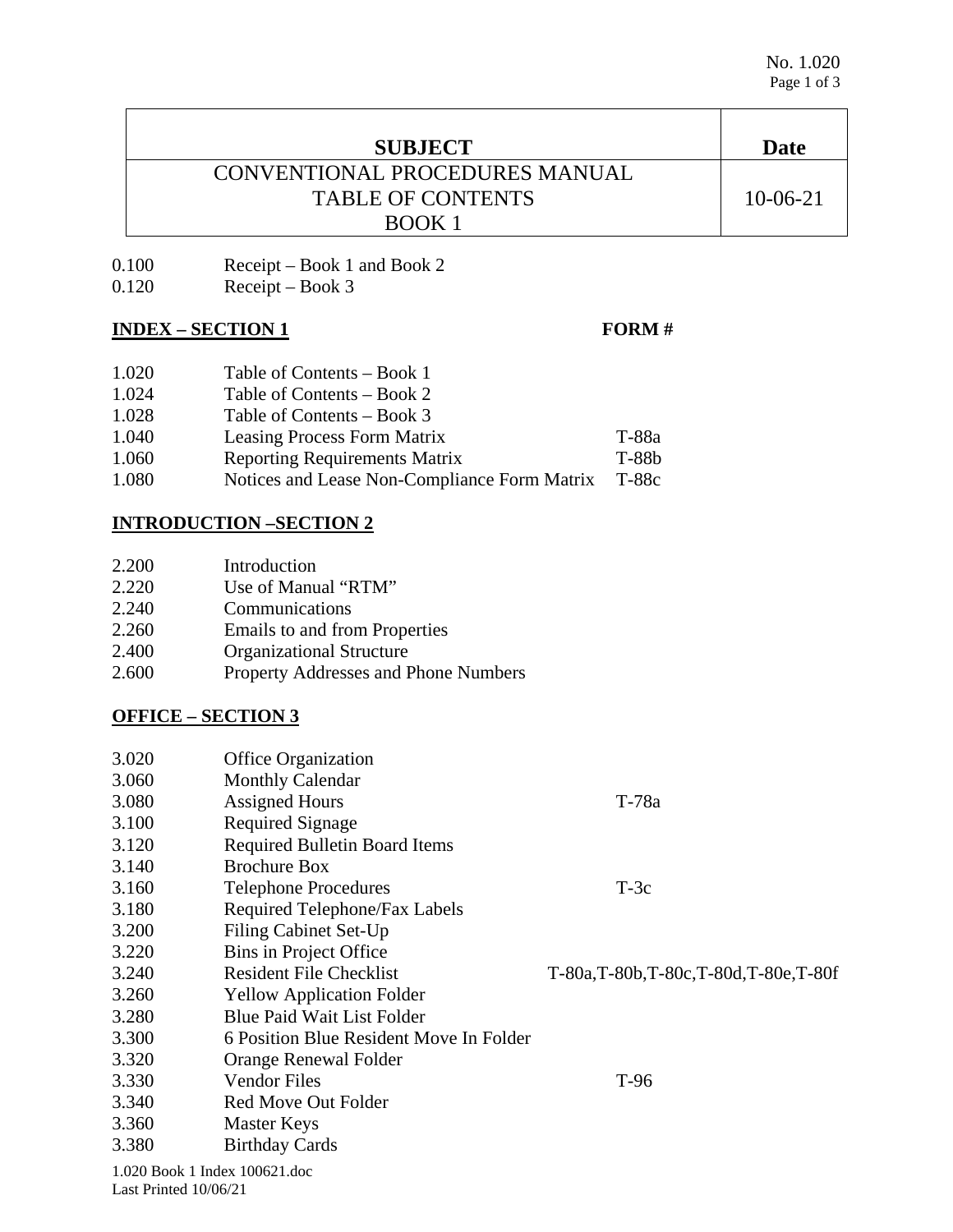| <b>SUBJECT</b>                                          |                | <b>Date</b> |
|---------------------------------------------------------|----------------|-------------|
| CONVENTIONAL PROCEDURES MANUAL                          |                |             |
| <b>TABLE OF CONTENTS</b>                                |                | $10-06-21$  |
| <b>BOOK1</b>                                            |                |             |
|                                                         |                |             |
|                                                         |                |             |
| 3.400<br>Laundry Rules and Operating Instructions       | $T-70p$        |             |
| 3.420<br><b>Available Apartments Board</b>              |                |             |
| <b>Renewal Board</b><br>3.440                           |                |             |
| 3.460<br><b>Leasing Desk Supplies</b>                   |                |             |
| <b>LEASING AND MARKETING - SECTION 4</b>                |                |             |
| 4.020<br><b>Market Survey</b>                           | $T-45$         |             |
| <b>FMC Marketing Summary</b><br>4.040                   | $T-46$         |             |
| <b>Resident Selection Policy</b><br>4.060               | $T-71$         |             |
| <b>Residential Occupancy Standards</b><br>4.080         | $T-71a$        |             |
| 4.100<br><b>Guest Card</b>                              | $T-2$          |             |
| 4.120<br>Thank You Card and Envelope                    | $T-5$ , $T-6$  |             |
| 4.140<br>Showing an Apartment                           |                |             |
| 4.160<br><b>Shopper Reports</b>                         |                |             |
| Fair Housing Laws<br>4.180                              |                |             |
| 4.200<br><b>Advertising Requirements</b>                |                |             |
| 4.220<br>Choose a Neighbor Policy                       | $L-2$          |             |
|                                                         |                |             |
| <b>APPLICATION PROCESSING - SECTION 5</b>               |                |             |
| 5.020<br><b>Application Processing Worksheet</b>        | $T-11$         |             |
| Completing the Application<br>5.040                     | $T-12, T-12a$  |             |
| 5.080<br><b>Helpful Hints Letter</b>                    | $T-12d$        |             |
| <b>Important Information Apts. /Townhomes</b><br>5.100  | $T-12f, T-12g$ |             |
| 5.120<br><b>Application Fee</b>                         |                |             |
| <b>Credit Card Authorization Form</b><br>5.140          | $L-10d$        |             |
| 5.160<br><b>Additional Application Information</b>      | $T-12b$        |             |
| 5.180<br><b>Truck Approval Request Form</b>             | $T-12c$        |             |
| 5.200<br><b>Guarantor Agreement</b>                     | $T-24$         |             |
| Certification of Recurring Gift<br>5.220                | $C-8b$         |             |
| 5.240<br>General Affidavit                              | T-701          |             |
| Release of Information<br>5.260                         |                |             |
| 5.280<br>Credit/Criminal Reports                        |                |             |
| 5.300<br><b>Current/Previous Residency History</b>      | $T-15b$        |             |
| 5.320<br>Current/Previous Residency – Family and Friend | $T-15d$        |             |
| 5.340<br><b>Unreported Address</b>                      | $T-15e$        |             |
| 5.360<br>Verification of Employment                     | $T-15a$        |             |
| <b>Household Income Estimate form</b><br>5.370          | $T-15f$        |             |
| 5.375<br><b>Household Asset Estimate Form</b>           | $T-15g$        |             |